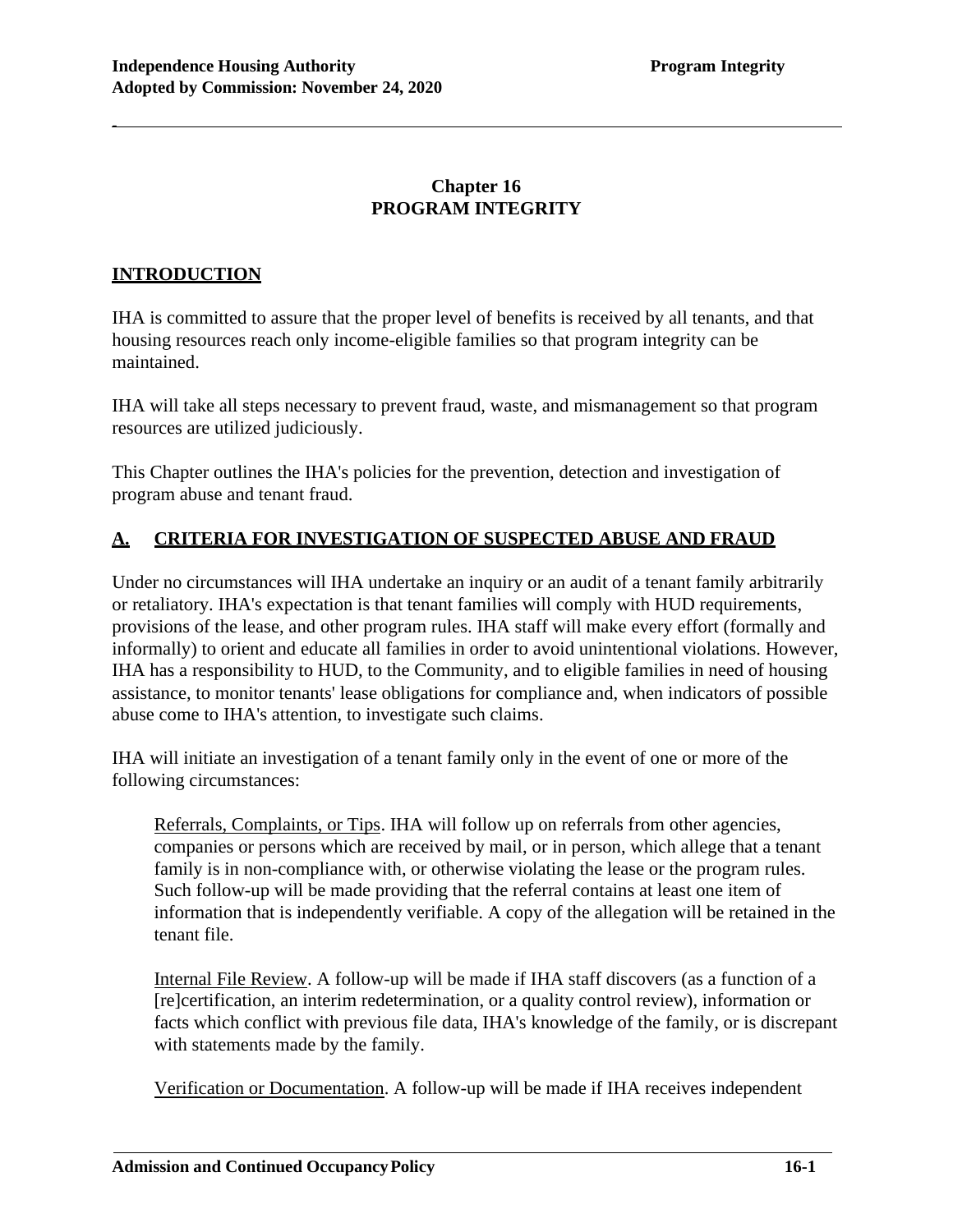verification or documentation which conflicts with representations in the tenant file (such as public record information or credit bureau reports, reports from other agencies).

## **B. STEPS IHA WILL TAKE TO PREVENT PROGRAM ABUSE AND FRAUD**

The management and occupancy staff will utilize various methods and practices (listed below) to prevent program abuse, non-compliance, and willful violations of program rules by applicants and tenant families. This policy objective is to establish confidence and trust in the management by emphasizing education as the primary means to obtain compliance by tenant families.

Things You Should Know. The program integrity bulletin (created by HUD's Inspector General) will be furnished and explained to all applicants to promote understanding of program rules, and to clarify the PHA's expectations for cooperation and compliance.

Program Orientation Session. Mandatory orientation sessions will be conducted at the time of lease-up for all households at the time of initial occupancy. At the conclusion of the session, the family will confirm that all rules and pertinent regulations were explained to them.

Resident Counseling. IHA will routinely provide tenant counseling as a part of every recertification interview in order to clarify any confusion pertaining to program rules and requirements.

Review and explanation of Forms. IHA will explain all required forms and review the contents of all (re)certification documents prior to signature.

Use of Instructive Signs and Warnings. Instructive signs will be conspicuously posted in common areas and interview areas to reinforce compliance with program rules and to warn about penalties for fraud and abuse.

Third-Party Verifications. IHA will use third party verification whenever possible, and if using tenant supplied or other documents for verification purposes, IHA will document the attempts to obtain third party verification.

### **C. STEPS IHA WILL TAKE TO DETECT PROGRAM ABUSE AND FRAUD**

IHA Staff will maintain a high level of awareness to indicators of possible abuse and fraud by assisted families.

Quality Control File Reviews. Prior to initial certification, and at the completion of all subsequent recertifications, each tenant file will be reviewed. Such reviews shall include, but are not limited to: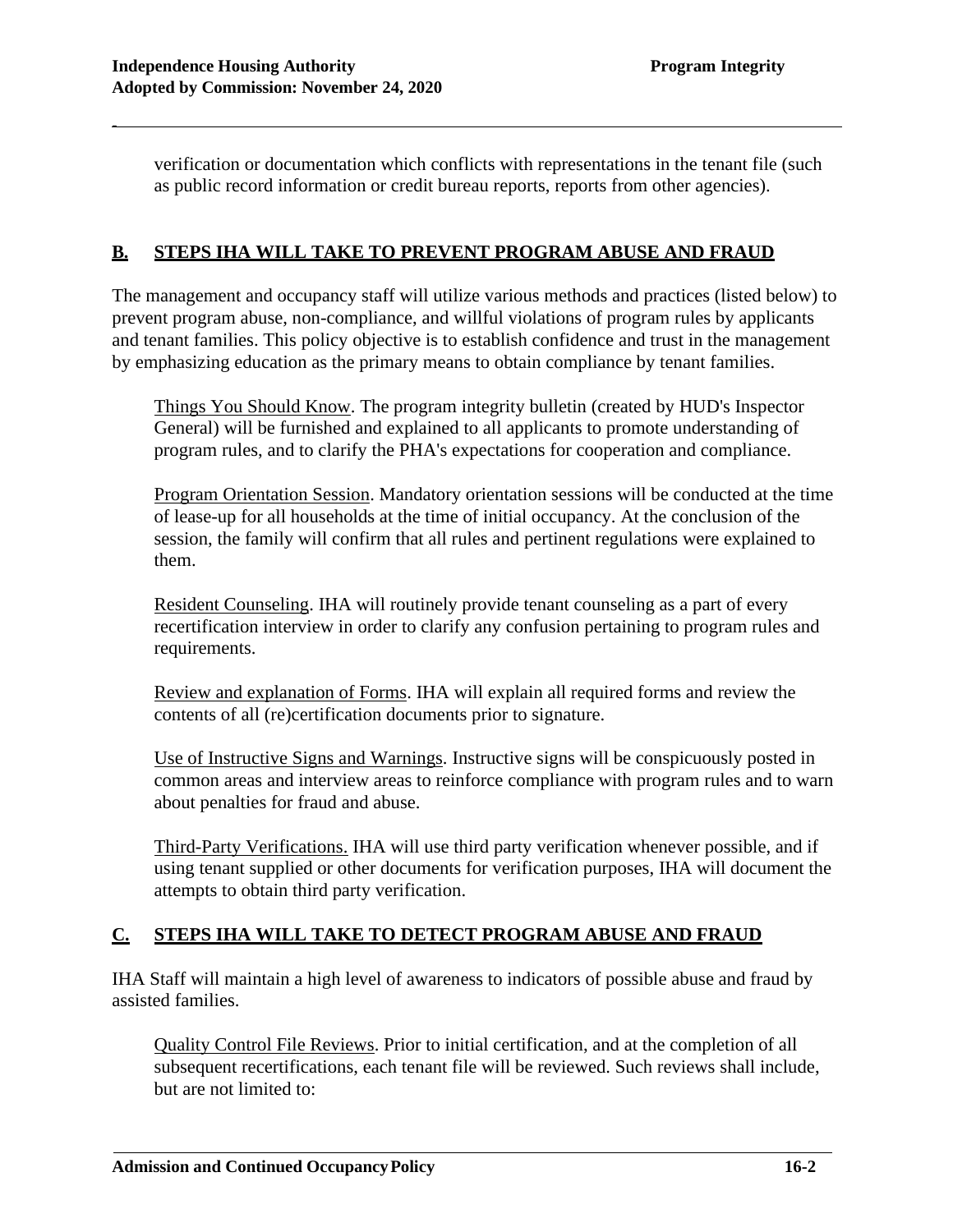- o Changes in reported Social Security Numbers or dates of birth.
- o Authenticity of file Documents.
- o Third party and other verifications
- o Differences between reported income and expenditures.
- o Review of signatures for consistency with previously signed file documents.

Observation. IHA Management and Occupancy Staff (to include maintenance personnel) will maintain high awareness of circumstances that may indicate program abuse or fraud, such as unauthorized persons residing in the household and unreported income.

Public Record Bulletins may be reviewed by Management and Staff.

State Wage Data Record Keepers: Inquiries to State Wage and Employment record keeping agencies as authorized under Public Law 100-628, the Stewart B. McKinley Homeless Assistance Amendments Act of 1988, may be made annually in order to detect unreported wages or unemployment compensation benefits.

Use of UIV/EIV and Third-Party Computer Matching Verification: IHA shall use the Enterprise Income Verification and other computer matching systems for the determination of income, and other information that is available through computer matching. IHA will verify the existence of the families in EIV and use the HUD reports in the system to further confirm accuracy for RIM.

Credit Bureau Inquiries. Credit Bureau inquiries may be made (with proper authorization by the tenant) in the following circumstances:

At the time of final eligibility determination

When a tenant's expenditures exceed his/her reported income, and no plausible explanation is given.

### **D. IHA'S HANDLING OF ALLEGATIONS OF POSSIBLE ABUSE AND FRAUD**

IHA staff will encourage all tenant families to report suspected abuse. All such referrals, as well as referrals from community members and other agencies, will be thoroughly documented and placed in the tenant file. All allegations, complaints and tips will be carefully evaluated in order to determine if they warrant follow-up. The Property Manager or other IHA staff will not follow up on allegations that are vague or otherwise non-specific. They will only review allegations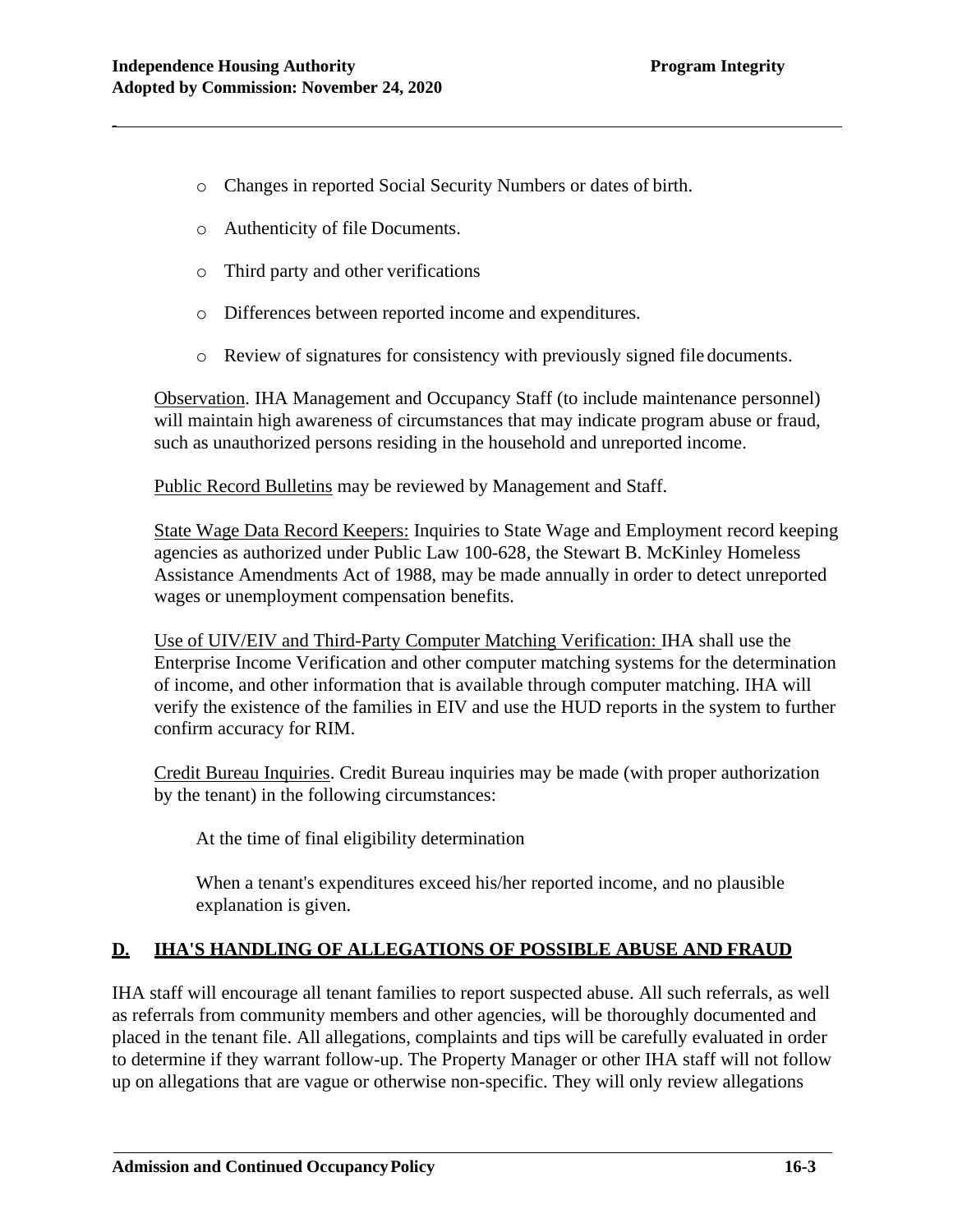which contain one or more independently verifiable facts.

File Review. An internal file review will be conducted to determine:

If the subject of the allegation is a tenant of IHA and, if so, to determine whether or not the information reported has been previously disclosed by the family.

It will then be determined if IHA is the most appropriate authority to do a follow-up (more so than police or social services). Any file documentation of past behavior as well as corroborating complaints will be evaluated.

Conclusion of Preliminary Review. If at the conclusion of the preliminary file review thereis/are fact(s) contained in the allegation which conflict with file data, and the fact(s) are independently verifiable, the Property Manager, Eligibility Specialist, or other appropriate personnel will initiate an investigation to determine if the allegation is true or false.

## **E. HOW IHA WILL INVESTIGATE ALLEGATIONS OF ABUSE AND FRAUD**

If IHA determines that an allegation or referral warrants follow-up, the staff person who is responsible for the file will conduct the investigation. The steps taken will depend upon the nature of the allegation and may include, but are not limited to, the items listed below. In all cases, IHA will secure the written authorization from the program participant for the release of information.

Credit Bureau Inquiries. In cases involving previously unreported income sources, a CBI inquiry may be made to determine if there is financial activity which conflicts with the reported income of the family.

Verification of Credit. In cases where the financial activity conflicts with file data, a Verification of Credit form may be mailed to the creditor in order to determine the unreported income source.

Employers and Ex-Employers. Employers or ex-employers may be contacted to verify wages which may have been previously undisclosed or misreported.

Neighbors/Witnesses. Neighbors and/or other witnesses may be interviewed who are believed to have direct or indirect knowledge of facts pertaining to IHA's review.

Other Agencies. Investigators, caseworkers or representatives of other benefit agencies may be contacted.

Public Records. If relevant, IHA will review public records kept in any jurisdictional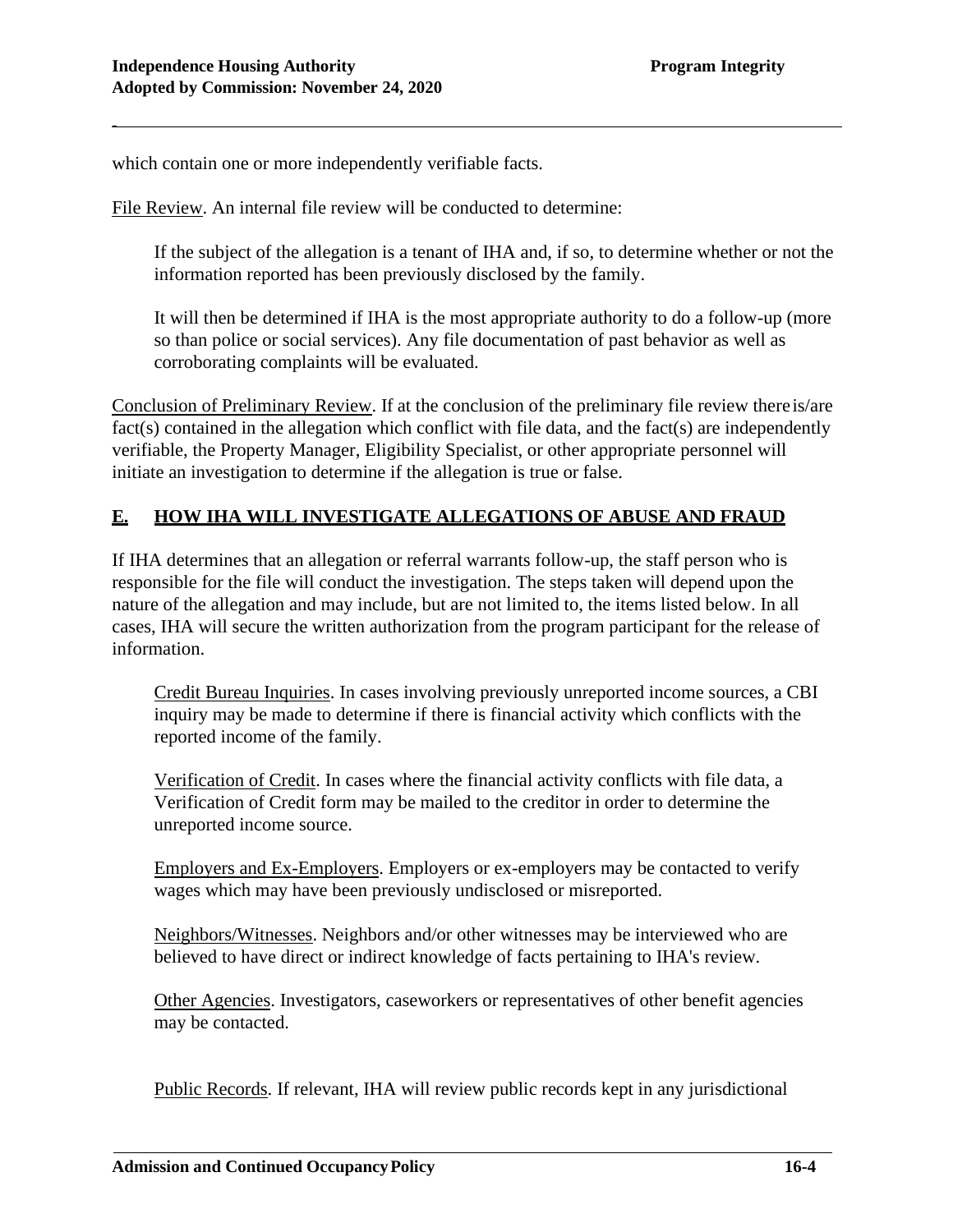courthouse. Examples of public records which may be checked are: real estate, marriage, divorce, uniform commercial code financing statements, voter registration, judgments, court or police records, state wage records, utility records and postal records.

Interviews with Head of Household or Family Members. IHA will discuss the allegation (or details thereof) with the Head of Household or family member by scheduling an appointment at the appropriate PHA office. A high standard of courtesy and professionalism will be maintained by the IHA Staff Person who conducts such interviews. Under no circumstances will inflammatory language, accusation, or any unprofessional conduct or language be tolerated by the management. If possible, an additional staffperson will attend such interviews.

## **F. PLACEMENT OF DOCUMENTS, EVIDENCE AND STATEMENTS OBTAINED BY IHA**

Documents and other evidence obtained by IHA during the course of an investigation will be considered "work product" and will either be kept in the tenant file, or in a separate "work file." In either case, the tenant file or work file shall be kept in a locked file cabinet. Such cases under review will not be discussed among IHA Staff unless they are involved in the process, or have information that may assist in the investigation.

### **G. CONCLUSION OF IHA'S INVESTIGATIVE REVIEW**

At the conclusion of the investigative review, the reviewer will report the findings to his/her supervisor or designee. It will then be determined whether a violation has occurred, a violation has not occurred, or if the facts are inconclusive.

### **H. EVALUATION OF THE FINDINGS**

If it is determined that a program violation has occurred, IHA will review the facts to determine:

- The type of violation (Procedural, non-compliance, fraud).
- Whether the violation was intentional or unintentional.
- What amount of money (if any) is owed by the tenant.
- Is the family eligible for continued occupancy.

## **I. ACTION PROCEDURES FOR VIOLATIONS THAT HAVE BEEN DOCUMENTED**

Once a program violation has been documented, IHA will propose the most appropriate remedy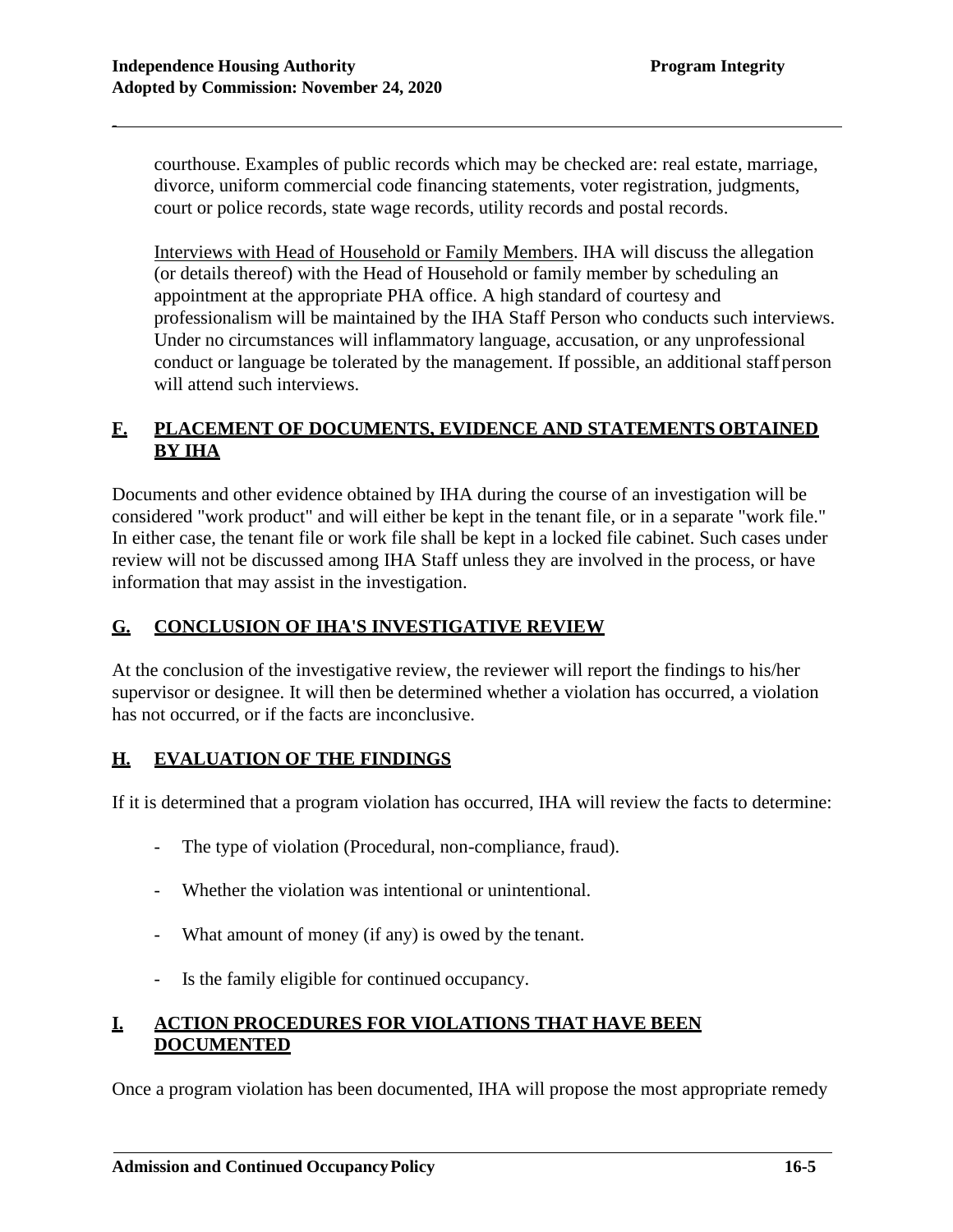based upon the type and severity of the violation.

#### **Procedural Non-compliance**

-

This category applies when the tenant "fails to" observe a procedure or requirement of IHA, but does not misrepresent a material fact, and there is no retroactive rent owed by the family.

Examples of non-compliance violations are:

- Failure to appear at a pre-scheduled appointment.
- Failure to return verification in time period specified by IHA.

Warning Notice to the Family. In such cases a notice will be sent to the family which contains the following:

- A description of the non-compliance and the procedure, policy or obligationwhich was violated.
- The date by which the violation must be corrected, or the procedure complied with.
- The action that will be taken by IHA if the procedure or obligation is not complied with by the date specified by IHA.
- The consequences of repeated (similar) violations.

### **Procedural Non-compliance - Retroactive Rent**

When the tenant owes money to IHA for failure to report changes in income or assets, IHA will issue a Notification of Underpaid Rent. This Notice will contain the following:

- A description of the violation and the date(s).
- Any amounts owed to the IHA.
- The right to disagree and to request an informal hearing with instructions for the request of such hearing.

Tenant Fails to Comply with IHA's Notice. If the Tenant fails to comply with IHA's notice, and a material provision of the lease has been violated, IHA will initiate termination of tenancy.

Tenant Complies with IHA's Notice. When a tenant complies with IHA's notice, the staff person responsible will meet with him/her to discuss and explain the obligation or lease provision which was violated. The staff person will document to the tenant file that the tenant has complied.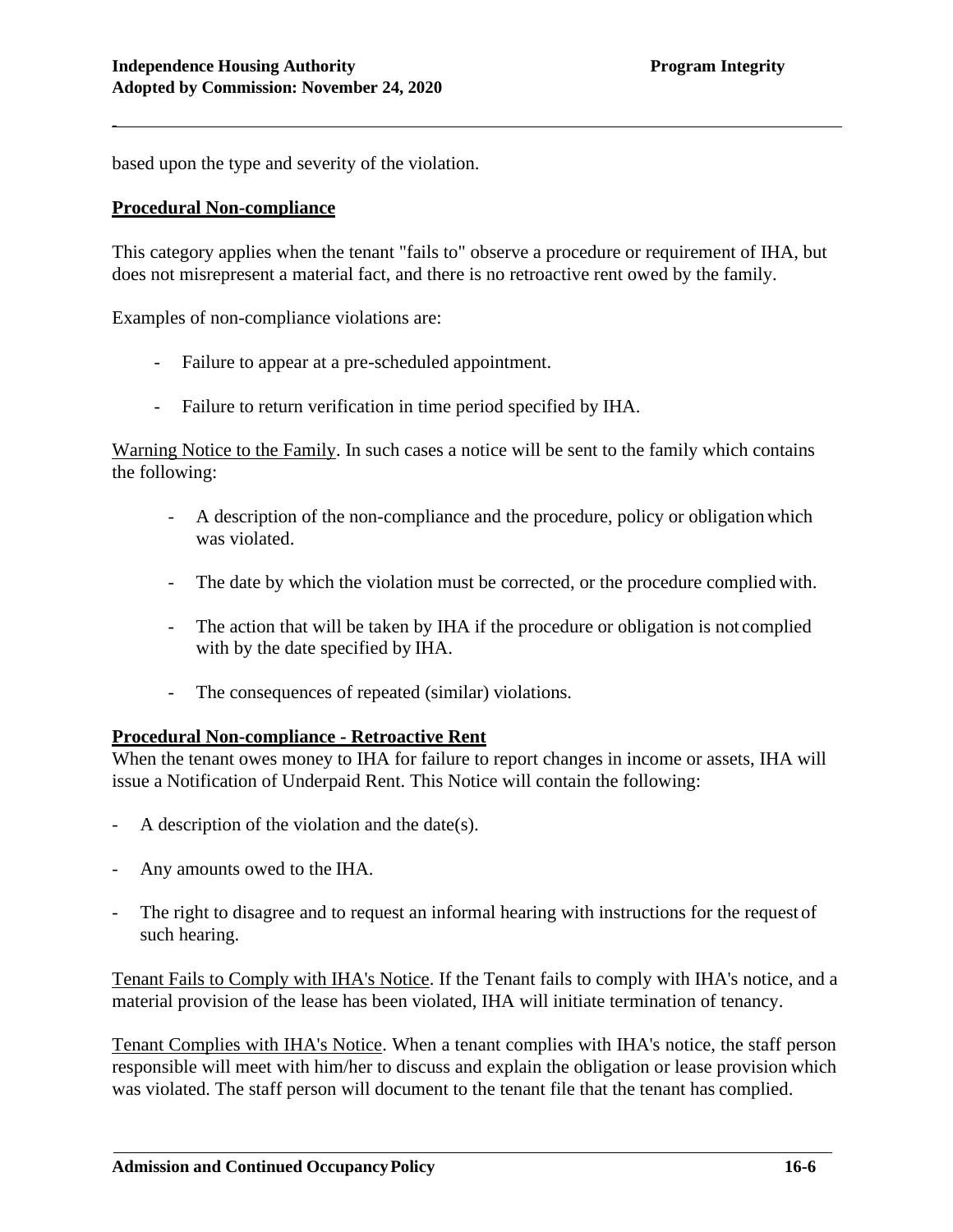#### **Intentional Misrepresentations**

-

When a tenant falsifies, misstates, omits or otherwise misrepresents a material fact which results (or would have resulted) in an underpayment of rent by the tenant, IHA will evaluate whether or not:

- the tenant had knowledge that his/her actions were wrong, and
- that the tenant willfully violated the lease or the law.

Knowledge that the action or inaction was wrong. This will be evaluated by determining if the tenant was made aware of program requirements and prohibitions. The tenant's signature on various certification, briefing certificate, Personal Declaration and *Things You Should Know* are adequate to establish knowledge of wrong-doing.

The tenant willfully violated the law. Any of the following circumstances will be considered adequate to demonstrate willful intent:

- An admission by the tenant of the misrepresentation.
- That the act was done repeatedly.
- If a false name or Social Security Number was used.
- If there were admissions to others of the illegal action or omission.
- That the tenant omitted material facts which were known to them (e.g., employment of self or other household member).
- That the tenant falsified, forged or altered documents.
- That the tenant uttered and certified to statements at a rent (re)determination which were later independently verified to be false.

### **The Tenant Conference for Serious Violations and Misrepresentations**

When IHA has established that material misrepresentation(s) have occurred, a Tenant Conference will be scheduled with the family representative and the IHA staff person who is most knowledgeable about the circumstances of the case.

This conference will take place prior to any proposed action by IHA. The purpose of such conference is to review the information and evidence obtained by IHA with the tenant, and to provide the tenant an opportunity to explain any document findings which conflict with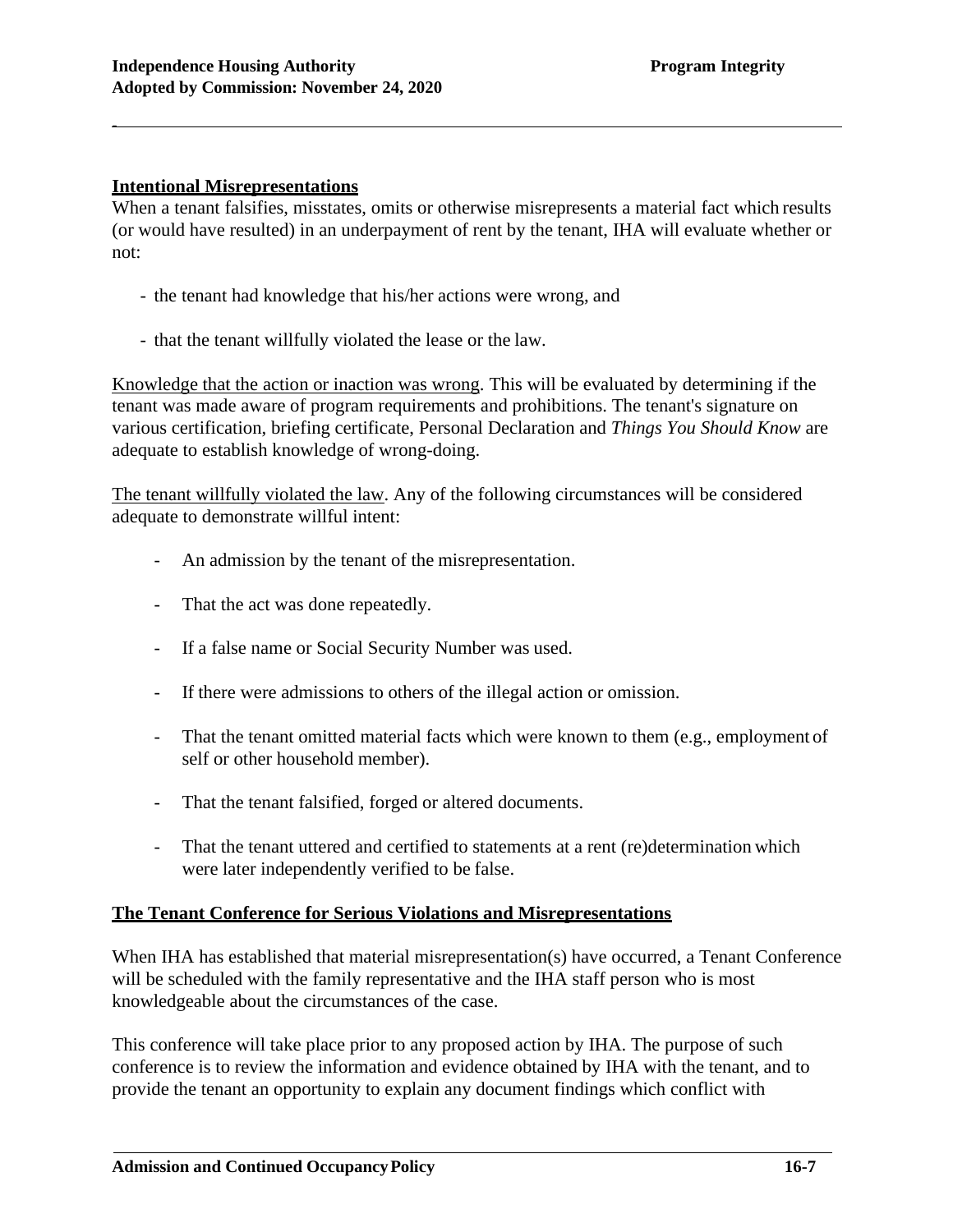representations in the tenant file. Any documents or mitigating circumstances presented by the tenant will be taken into consideration by IHA. The tenant will be given 5 days to furnish any mitigating evidence.

A secondary purpose of the Tenant Conference is to assist IHA in determining the course of action most appropriate for the case. Prior to the final determination of the proposed action, IHA will consider:

- The duration of the violation and number of false statements.
- The tenant's ability to understand the rules.
- The tenant's willingness to cooperate, and to accept responsibility for his/her actions.
- The amount of money involved.
- The tenant's past history.
- Whether or not criminal intent has been established.
- The number of false statements.

### **Dispositions of Cases Involving Misrepresentations**

In all cases of misrepresentations involving efforts to recover monies owed, IHA may pursue, depending upon its evaluation of the criteria stated above, one or more of the following actions:

Criminal Prosecution: If IHA has established criminal intent, and the case meets the criteria for prosecution, IHA may:

Refer the case to HUD's OIG, and terminate rental assistance.

Administrative Remedies: IHA may:

- Terminate tenancy and demand payment of restitution in full.
- Terminate tenancyand execute an administrative repayment agreement in accordance with the IHA's Repayment Policy.
- Permit continued occupancy at the correct rent and execute an administrative repayment agreement in accordance with IHA's Repayment Policy.

### **Notification to Tenant of Proposed Action**